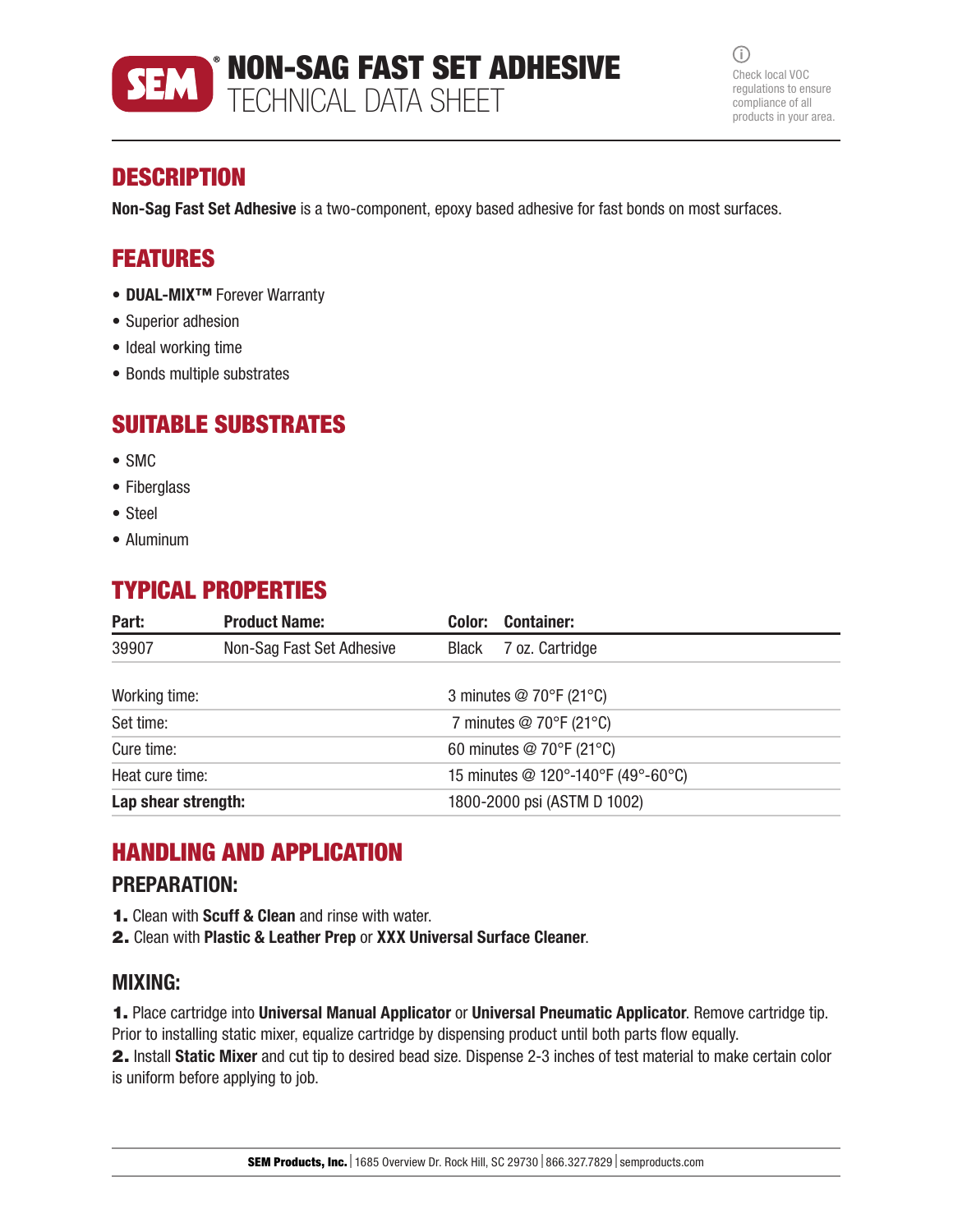#### STATIC MIXERS:

| Part: | <b>Product Name:</b>                              | For: | <b>Container:</b> |         |
|-------|---------------------------------------------------|------|-------------------|---------|
| 70011 | Integral Nut Square Static Mixers 7 oz. Cartridge |      |                   | 6 Pack  |
| 70012 | Integral Nut Square Static Mixers 7 oz. Cartridge |      |                   | 50 Pack |

### APPLICATION:

#### FOR USE WITH PLASTIC REPAIR REINFORCING TAPE:

- 1. Clean surface as outlined in Preparation section.
- 2. Sand with 80 grit paper 2-3 inches around damaged area. "V" groove damaged area with a 24-36 grit disc at low RPM so as not to overheat or melt the plastic. Blow off dust and clean again with **Plastic & Leather Prep** or XXX Universal Surface Cleaner.
- 3. Lay Plastic Repair Reinforcing Tape on the back side of the repair.
- 4. Dispense Non-Sag Fast Set Adhesive over the Plastic Repair Reinforcing Tape and spread firmly 2-3 inches beyond repair.
- 5. Proceed with the appropriate Dual-Mix repair material or Carbo-Fill+.

### APPLICATION

### GENERAL PURPOSE BONDING:

- 1. Clean surface as outlined in Preparation section.
- 2. Sand painted areas to be bonded with 180 grit paper and clean with Plastic & Leather Prep or XXX Universal Surface Cleaner.
- **3.** For impact strips and side moldings, mask both sides of the surface where adhesive is to be applied.

#### IMPORTANT:

Do not allow Non-Sag Fast Set Adhesive to flow over masked area or onto painted surface.

4. Apply Non-Sag Fast Set Adhesive to surface to be bonded.

5. Hold or clamp firmly. Repair piece will be securely bonded in 30 minutes. Allow another 30 minutes for full cure.

#### Note:

For smaller repairs, use 1 oz. Mini-Max General Purpose Adhesive.

### STORAGE:

Non-Sag Fast Set Adhesive should be stored in a cool, dry place with adequate ventilation away from heat, sparks and flames. The shelf life for **Non-Sag Fast Set Adhesive** is 2 years when stored under normal conditions.